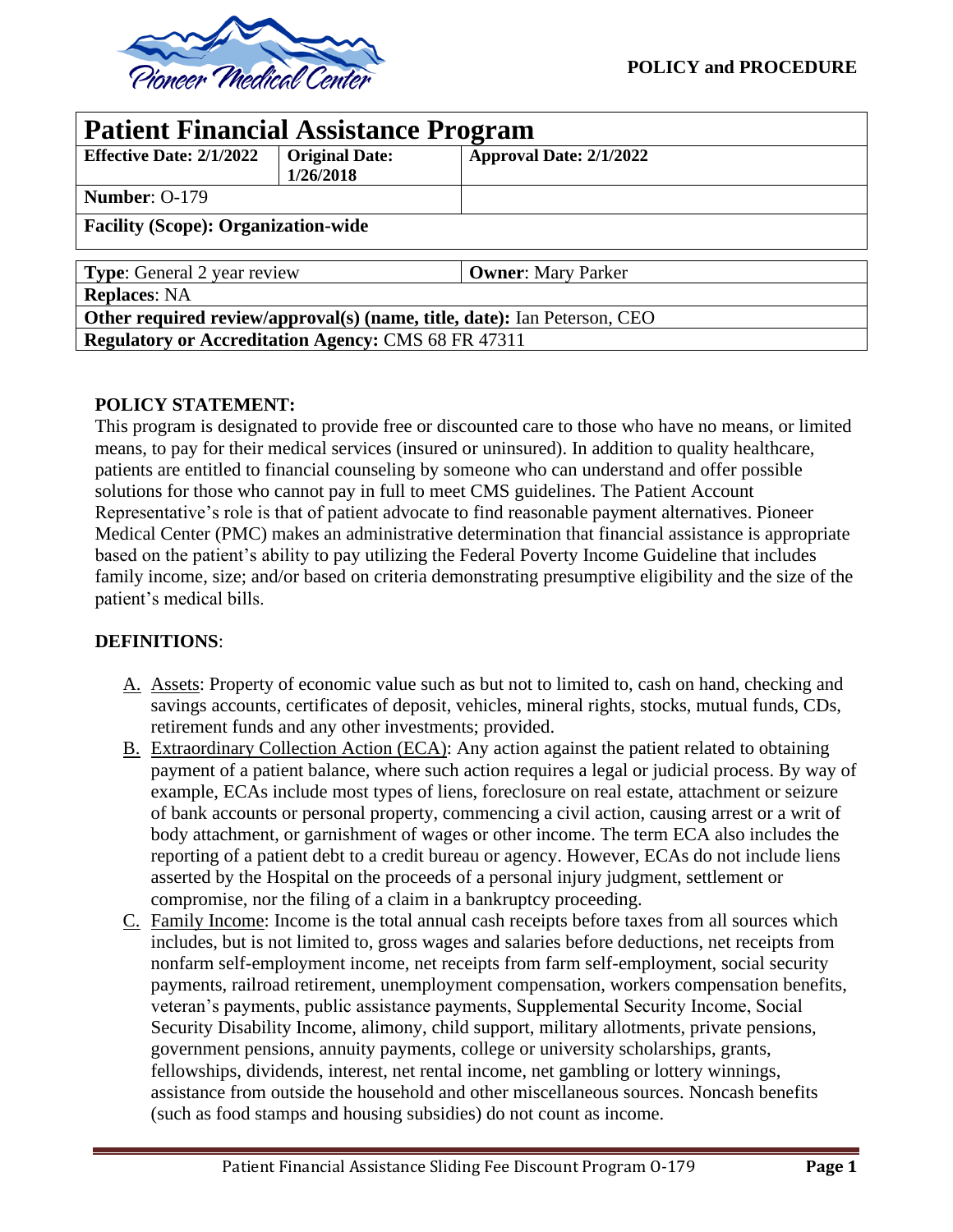

- D. Federal Poverty Guidelines (FPG): The most recent published federal income poverty guidelines for a household, which is revised and attached to this policy when they are published by the U.S. government.
- E. Financial Assistance: Full or partial discounts for emergency and medically necessary care for patients determined eligible under this policy.
- F. Legal Guardian: A recognized legal surrogate for the patient regarding medical and financial decisions, who would be authorized under Montana law to receive confidential health care information on the patient. This includes parents who are legally responsible for their minor children, close family members who are recognized by the patient or Montana law as having the legal ability to act on the patient's behalf regarding medical and/or financial decisions, or a legal guardian under Montana law.
- G. Medically Necessary: Any inpatient or outpatient, including pharmaceuticals or supplies covered under Medicare. Medically necessary services do not include: any anesthesia services, elective cosmetic surgeries (for these purposes, cosmetic plastic surgery procedures designed to correct appearance for personal reasons are not considered "elective"); gastric bypass surgeries; tubal ligations and/or vasectomies and In Vitro Fertilization (IVF) services.
- H. Presumptively Eligible: A completed Financial Assistance Application has not been submitted, but is eligible for financial assistance due to one or more of the following criteria:
	- a. Homeless, including attestation from the patient that he or she is homeless
	- b. Deceased with no estate
	- c. Mentally incapacitated with no one to act on his or her behalf
	- d. Any patient who qualifies for Medicaid may be eligible for Financial Assistance; this includes out of state Medicaid patients.
	- e. Enrolled in one or more public assistance programs for low-income individuals having proof of eligibility in one program.
	- f. Incarceration in a penal institution.
	- g. Third party presumptive financial assistance scoring
- I. Responsible Party: The patient or any individual legally obligated to pay for the patient's debts for medical care, excluding third party payers.
- J. Third Party Payer: Any financial agent or entity, such as an insurance carrier, HMO, employee benefit plan, or government payer, with a legally enforceable obligation to pay for services billed to patient by PMC, or billing agent. (Responsible parties, as defined herein, are not considered third party payers.)
- K. Underinsured: The patient has some level of insurance or third-party assistance but still has out-of-pocket expenses that exceed his/her financial abilities.
- L. Uninsured: The patient has no level of insurance or third-party assistance to assist with meeting his/her payment obligations.

# **PROCEDURE:**

- 1. **Notification:** Pioneer Medical Center will notify patients of the Financial Assistance Program by:
	- a. The Financial Assistance Policy will be displayed in waiting areas and will be available to all persons upon request.
	- b. An explanation of our Financial Assistance Program and our application will be available on the Pioneer Medical Center website.
	- c. Notification of the Financial Assistance Program will be offered to all patients upon admission to the acute care setting or observation services in the Critical Access Hospital.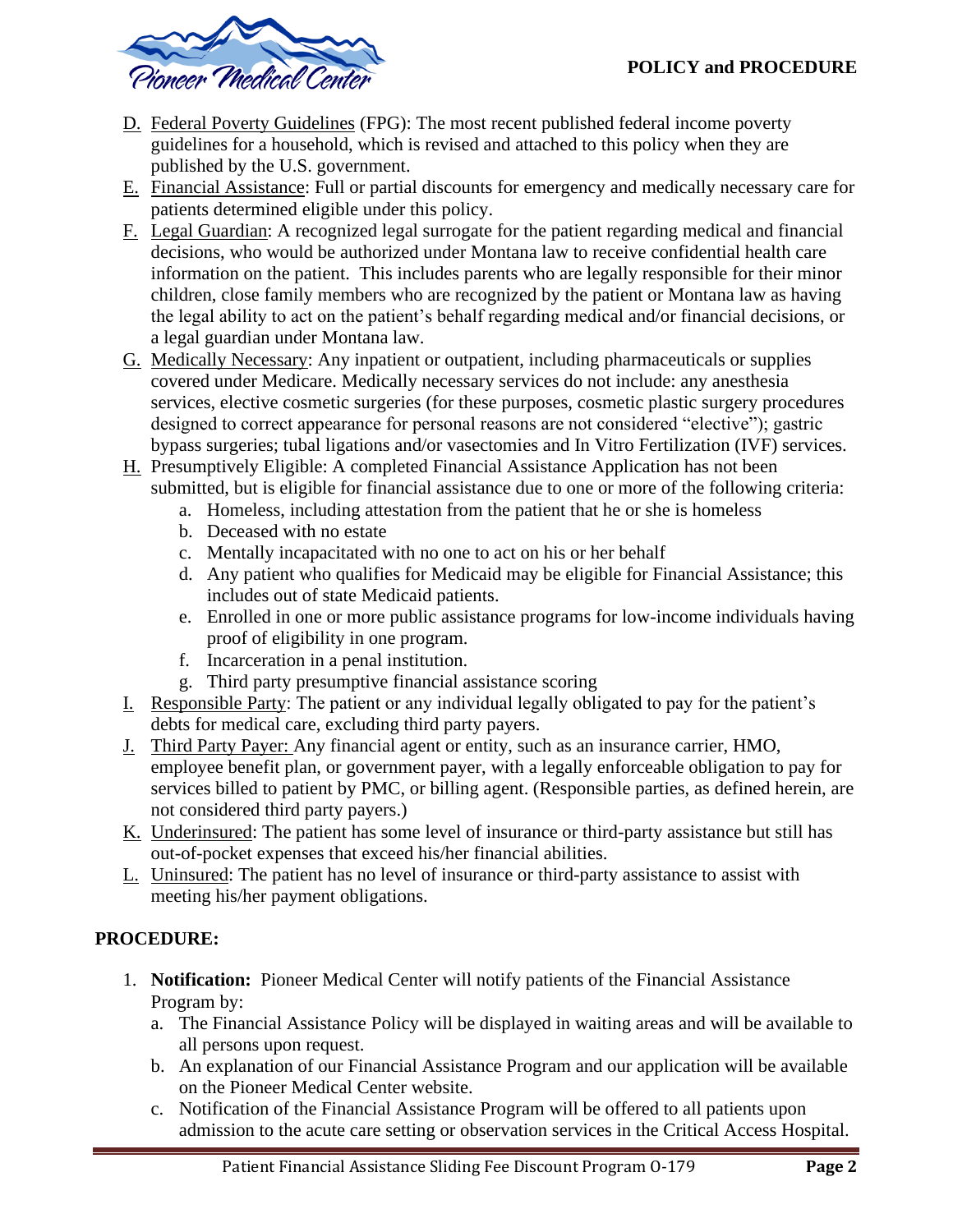

2. All patients seeking services that qualify for the Financial Assistance Program are assured that they will be served regardless of ability to pay. **No one seeking services that qualify for the Financial Assistance Program is refused service because of lack of financial means to pay.**

## 3. **Request for discount**:

- a. Referral of patients may be made by any member of PMC staff or medical staff, including physicians, nurses, financial counselors, social workers, case managers, chaplains, and religious sponsors. A request for financial assistance may be made by the patient or a family member, close friend, or associate of the patient, subject to applicable privacy laws.
- b. The Financial Assistance program will only be made available for medically necessary clinic visits, acute inpatient and hospital outpatient services.
- c. Elective procedures and medically unnecessary services, cosmetic, or other care deemed to be generally non-reimbursable by traditional insurance carriers and government payers, are not considered eligible for financial assistance. Services rendered for long term care, adult day care, assisted living are not eligible. Information and application forms can be obtained from Patient Financial Services.
- d. Services NOT eligible for financial support include the following:
	- i. Other care providers not billed through PMC (i.e. independent physician services, private-duty nursing, ambulance transport, transportation, pharmacy, hotel accommodations. Patients are responsible for contacting the service provider directly to inquire about potential financial assistance and available payment options.)
	- ii. Services performed with Out of Network coverage whereby the patient knowingly elects to pursue services regardless of non-coverage benefits or penalty.
- 4. **Administration**: The Financial Assistance Program procedure will be administered by the PMC, or billing agent. Information about the Financial Assistance Program policy and procedure will be provided and assistance offered for completion of the application. Dignity and confidentiality will be respected for all who seek and are provided charitable services.
- 5. **Alternative payment sources**: All alternative payment resources must be exhausted, including all third-party payment from insurance(s), Federal and State programs. This includes, but is not limited to:
	- a. Group or individual medical insurance plans
	- b. Employee benefit plans
	- c. Workers Compensation plans
	- d. Medicaid, state or county medical programs
	- e. Other state, federal or medical programs
	- f. Third party adjudged to be legally liable for a patient's medical expenses (i.e., auto accidents or personal injury claims)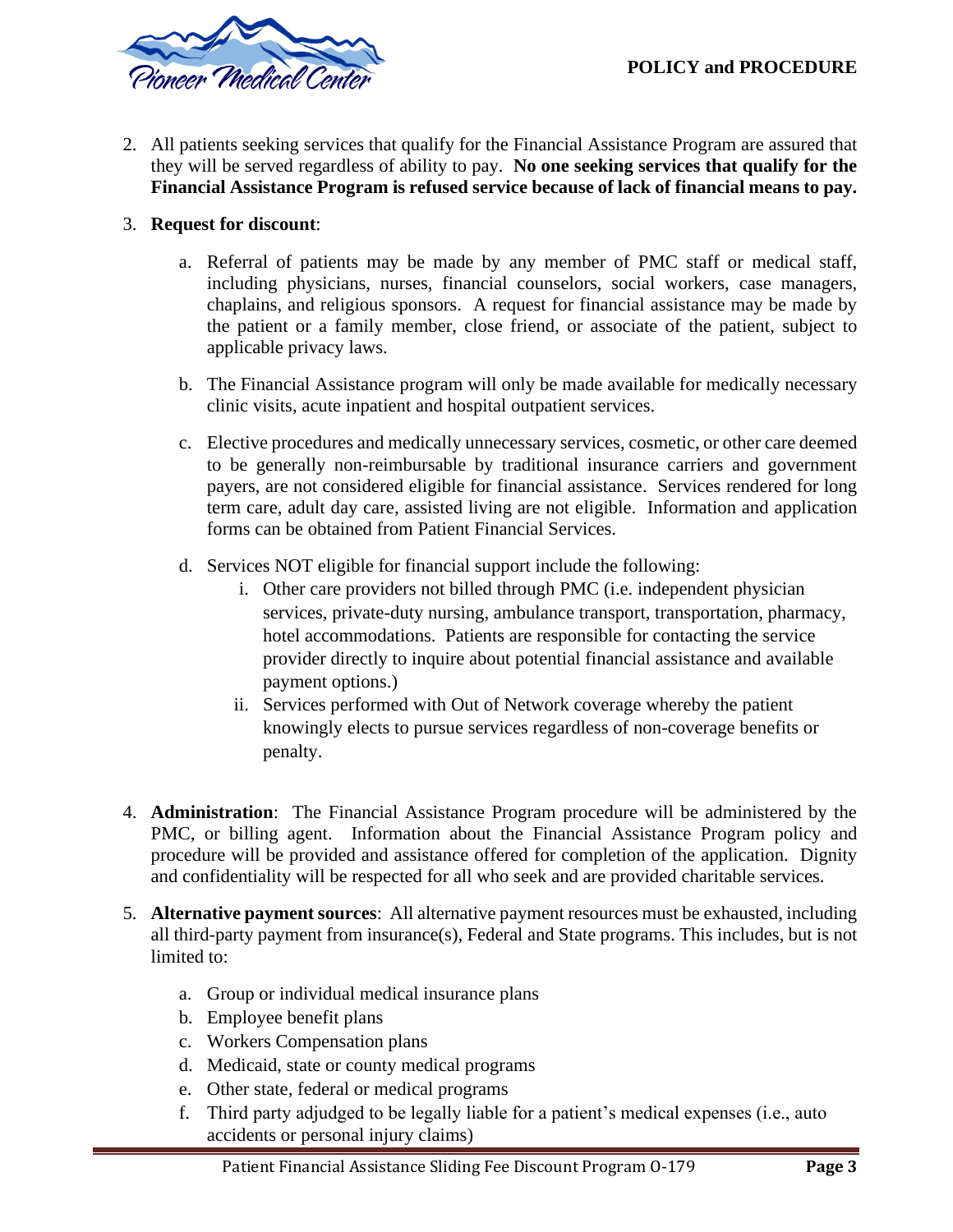

- g. Any other persons or entities that have a legal responsibility to pay for the medical services
- h. Crime victims eligible for financial assistance
- i. Medical care cost covered by government programs of other countries

## 6. **Billing and Collection Process**

Anytime during the billing and collection process, patients may apply for financial assistance to become eligible. Patients will first be offered a 12-month interest free payment arrangement or an extended payment arrangement through the PMC loan program. This can occur anytime during the cycle of the billing and collections process.

- a. Accounts with Self Pay Balances will have a minimum of 120 days in the collection process.
- b. During that time, numerous collection attempts are made with multiple contact attempts made by a series of letters (120 Day Accounts receive up to 3 letters and possibly more dependent on status of their account); and a minimum of 3 telephone calls or more depending on status of the account.
- c. PMC communications include information about the Financial Assistance Program, a number to call, a webpage address for an application, and a plain-language summary of the Financial Assistance Policy (FAP) and the actual Financial Assistance Policy.

# 7. **Completion of the application**:

- a. Patient inquiring about financial assistance is asked to complete the Financial Assistance Application with all necessary documentation as explained in application instructions on Financial Assistance Application. In unique situations where all of the documentation may not be available, a special review of the information provided may be completed and documentation may be accepted.
- b. The application process may be waived if PMC, or billing agent, elects to utilize other software programs, third-party financial assistance scoring system.
- c. Financial Assistance Applications are considered if received at any time during the 240 day period following the first post-discharge billing statement issued by PMC to the patient for such care.
- d. Third party presumptive financial assistance scoring occurs automatically and does apply any automatic discount awarded to the date of service scored.
- e. Once a completed Financial Assistance Application is received, PMC or billing agent, Financial Services Counselors, review the application. Patients who are determined to be Presumptively Eligible may be processed for financial assistance without need for completion of the Financial Assistance Application or other additional information from the patient.
- f. The Responsible Party is given twenty (20) business days from receipt of an application to complete and return the Financial Assistance application. Special circumstances may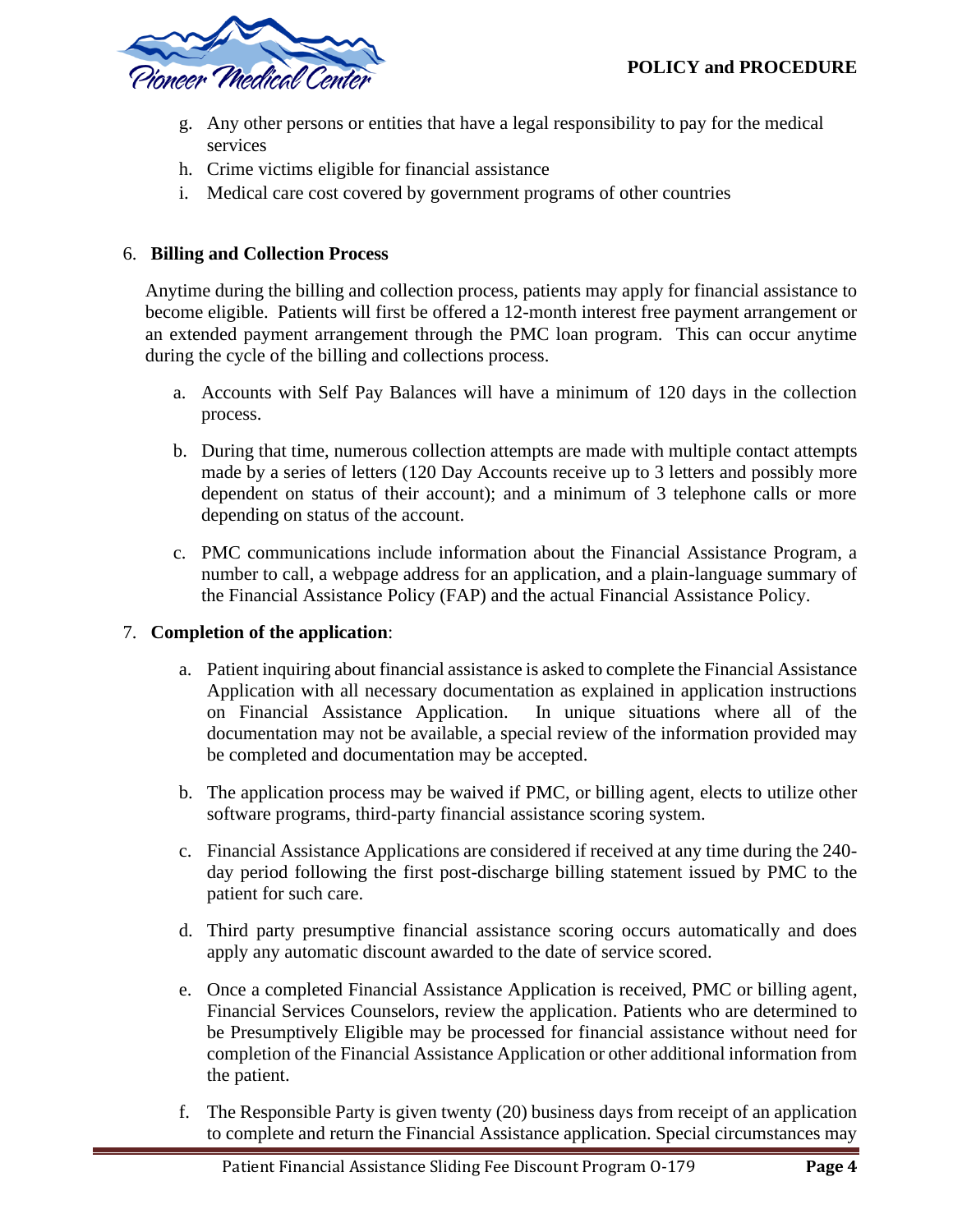

warrant an extension of the twenty (20) business days allocated to complete the financial assistance application.

- g. PMC, or billing agent, will request information as listed on the application although PMC, or billing agent, may request additional information and patients may voluntarily provide additional information that they believe to be pertinent to eligibility. When PMC, or billing agent, contacts the patient to request missing information, the patient is given 15 calendar days to respond. This is also the case when appealing a final determination. Failure to respond will result in the application being suspended from further processing; the patient may re-activate the application by providing the requested information at any time during the 240-day period following the first post-discharge statement issued by PMC, or billing agent, to the patient for such care.
- h. Where and when possible, a Financial Counselor or designated staff conducts an interview with the patient, the guarantor, and/or his other legal representative prior to the admission or rendering of service. If an interview is not possible prior to the admission or rendering of service, the interview is conducted upon admission or as soon as possible thereafter. In the case of an emergency admission, the evaluation of payment alternatives take place after medical care is provided
- i. Upon the first patient interview via telephone or in person, the Patient Financial Services Counselor gathers or shares the need for information regarding all existing third-party coverage. In situations where a patient has limited or no third-party coverage, the Financial Counselor certified as an Application Counselor in the Marketplace will determine if the patient qualifies for medical assistance from other existing financial resources such as Medicaid, crime victim's compensation funds, Montana Marketplace, or other state and federal programs. The Financial Services Counselor or designated vendor staff assists patients with eligibility for available programs. If the requested information is not provided or patient refuses, he or she is ineligible for financial assistance pursuant to this policy. If the financial assistance application is denied, or not adequate, patient is notified, and information is retained for submission if additional information is submitted. In cases where third-party coverage (including private insurance or payment by governmental program) is nonexistent or likely to be inadequate, the Financial Services Counselor informs the patient of the availability of financial assistance. However, in cases where third-party coverage is denied because the patient failed to comply with the insurer's stated pre-certification requirements and or coordination of benefit requirements, the patient will be ineligible for financial assistance pursuant to this policy.

# 8. **Eligibility**

- a. Family is a group of two people or more residing together Per Internal Revenue Service's rules, if the patient claims someone as a dependent on their income tax return, they may be considered a dependent for purposes of the provision of financial assistance.
- b. Minor Children/Divorced Parents for the minor children of divorced parents, when both parents/legal guardians are responsible parties, information regarding both parents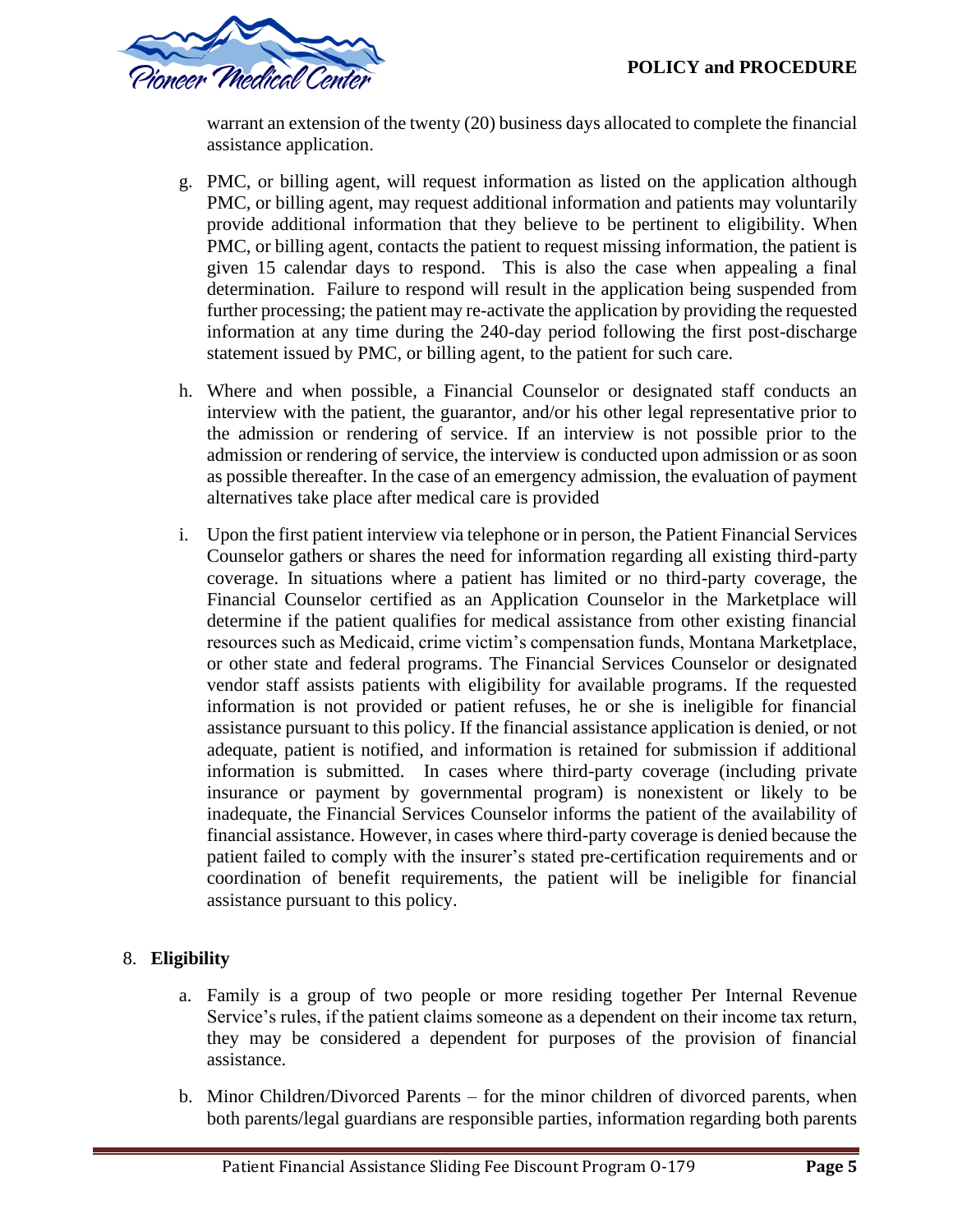

are required to complete a Financial Assistance Application. However, if after reasonable efforts, circumstances prevent the applicant from obtaining financial information for all responsible parties, information from responsible parties residing in the same household of the minor child/children are used to make the determination.

c. Income is as defined by the Internal Revenue Service.

## 9. **Eligibility Criteria**

- a. To the extent that charges for medically necessary services provided by PMC are not paid for by a Third-Party Payer, a 100% financial assistance reduction may be provided to cover PMC's charges for patients who satisfy the following conditions:
	- i. The net available assets of the Responsible Parties are no greater than two times the Federal Income Poverty Guidelines as adjusted for household size, and
	- ii. The gross income of the Responsible Parties is up to 200% of the Federal Income Poverty Guidelines as adjusted for household size.
- b. Partial financial assistance may be provided if the following conditions are met:
	- i. If net available assets of the Responsible Parties are no greater than three times the Federal Income Poverty Guidelines as adjusted for household size and
	- ii. The gross income of the Responsible Parties is between 200% and 400% of the Federal Income Poverty Guidelines as adjusted for household size.
- c. Partial assistance is determined as a percentage of the amount owed to PMC, based upon where the application falls on the Federal Income Poverty Guidelines.
- d. PMC, or billing agent, considers the following circumstances and other similar circumstances in evaluating applicants who do not otherwise qualify for financial assistance under this policy.
- e. Catastrophic medical debt is defined as medical debt which is more than 25% of the annual income of the patient's family. PMC debt in excess of the 25% is adjusted off to financial assistance.
- f. For both Uninsured patients and Underinsured patients, the time frame calculation for the annual income cap is based on the 12-month calendar year (January – December).
- g. For Underinsured patients, Furthermore, other circumstances may compellingly show that full payment of outstanding medical expenses could cause serious social and financial hardship to the patient or the household. These circumstances may warrant that an exceptional financial assistance reduction be considered.
- h. Persons requesting financial assistance, authorize PMC, or billing agent, to make inquiries of employers, banks, credit bureaus, and other institutions for the purpose of verifying information PMC, or billing agent, requires in order to determine eligibility for financial assistance.
- i. Income is annualized, when appropriate, based upon documentation provided.
- j. PMC, or billing agent, may request additional documentation and/or information, which, in the exercise of reasonable discretion, PMC, or billing agent, determines is, needed to verify eligibility for financial assistance and to complete the processing of the application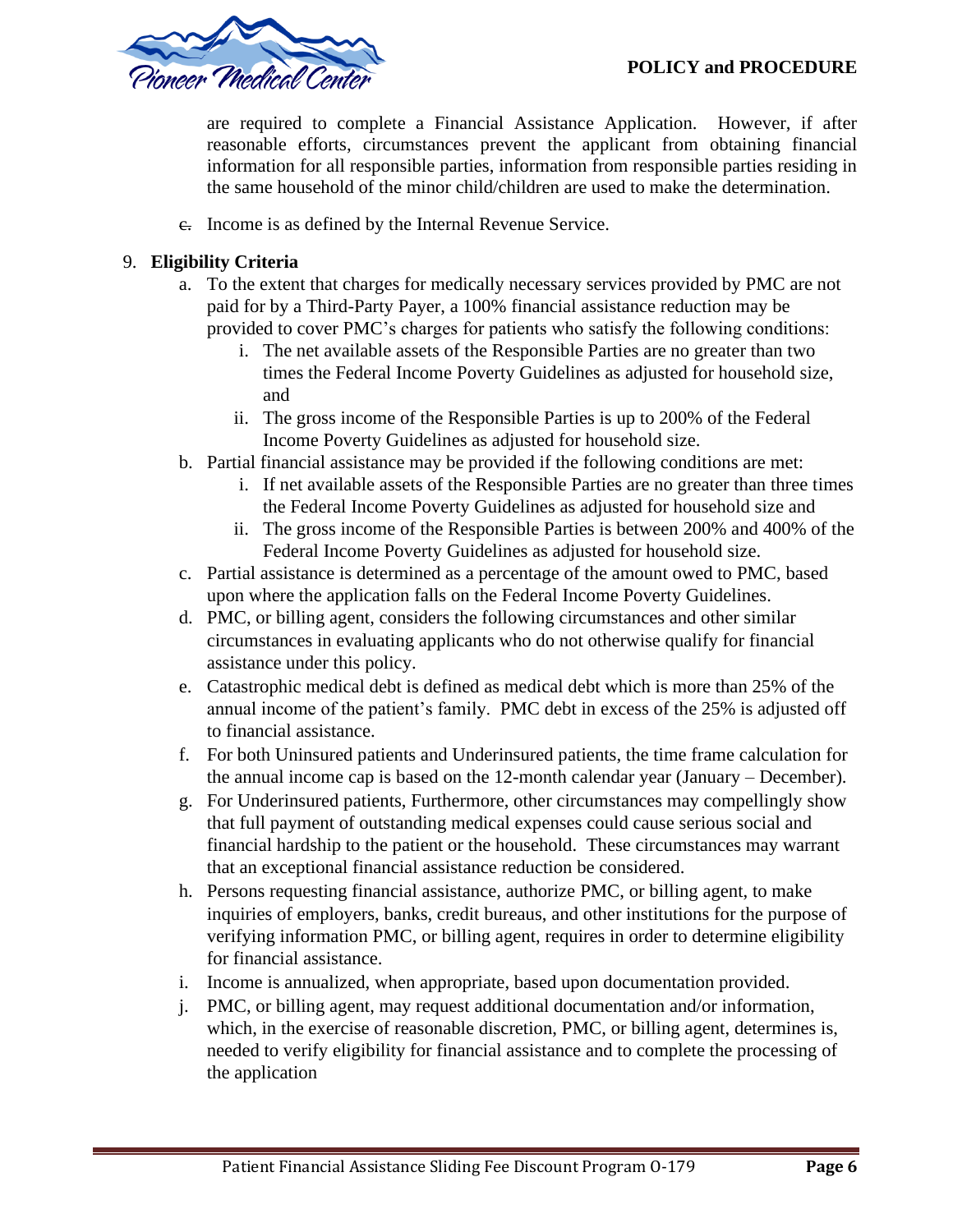

- 10. Asset Exclusions: PMC, or billing agent, may exclude the following assets for the net available household asset computation without affecting eligibility for the Financial Assistance Program:
	- a. A home that is the primary residence (home values up to the current median home value shall be exempt)
	- b. Personal property for use in the home
	- c. Vehicle(s) up to a combined value \$15,000 with value based on the current blue book appraisal amount (excludes motor homes)
	- d. Liquid assets including cash, savings, stocks, bonds etc. up to \$1,000 for one person, \$2,000 for two people; and \$500 for each additional person in the household
	- e. Other assets directly related to the earnings and livelihood of the household may be exempt if deemed necessary and reasonable to the continued ability to earn a livelihood
- 11. Liability Limitations: PMC, or billing agent, may exclude the following liabilities from the net available household asset computation:
	- a. Credit card debt of up to \$1,500 unless documented for medical expenses
	- b. Any portion of the home or vehicle used as asset exclusions are exempted as a liability up to the outstanding amount due or the maximum asset limitation amount
- 12. Pioneer Medical Center does not bill most out-of-state Medicaid. Once a patient's eligibility for out-of-state Medicaid has been verified, the patient balance will be written off as Charity Care. PMC is working on getting credentialed with surround state Medicaid offices, and will submit claims to these states as application are approved.
- 13. Pioneer Medical Center, or billing agent, will base program eligibility on a person's ability to pay and will not discriminate according to the current State and Federal laws, including but not limited to: discrimination on the basis of age, gender, gender identity, race, color, sexual orientation, creed, religion, disability, or national origin, marital status, genetic information.
- 14. **Income verification**: Adequate information must be made available to determine eligibility for the program. Self-declaration of income may only be used in special circumstances. Specific examples include participants who are homeless. If a patient provides information that is inaccurate or misleading, he or she may be deemed ineligible for financial assistance and, accordingly, may be expected to pay his or her bill in full. Applicants must provide the following:
	- a. Prior year tax returns
	- b. Payroll check stubs or other documentation of monthly income sources reflecting income of all responsible parties for the three most recent months.
	- c. Self–employed individuals will be required to submit detail of the most recent three months and year to date of income and expenses for the business.
	- d. Written verification from public assistance agencies, such as Medicaid or State medical, reflecting denials for eligibility, as appropriate.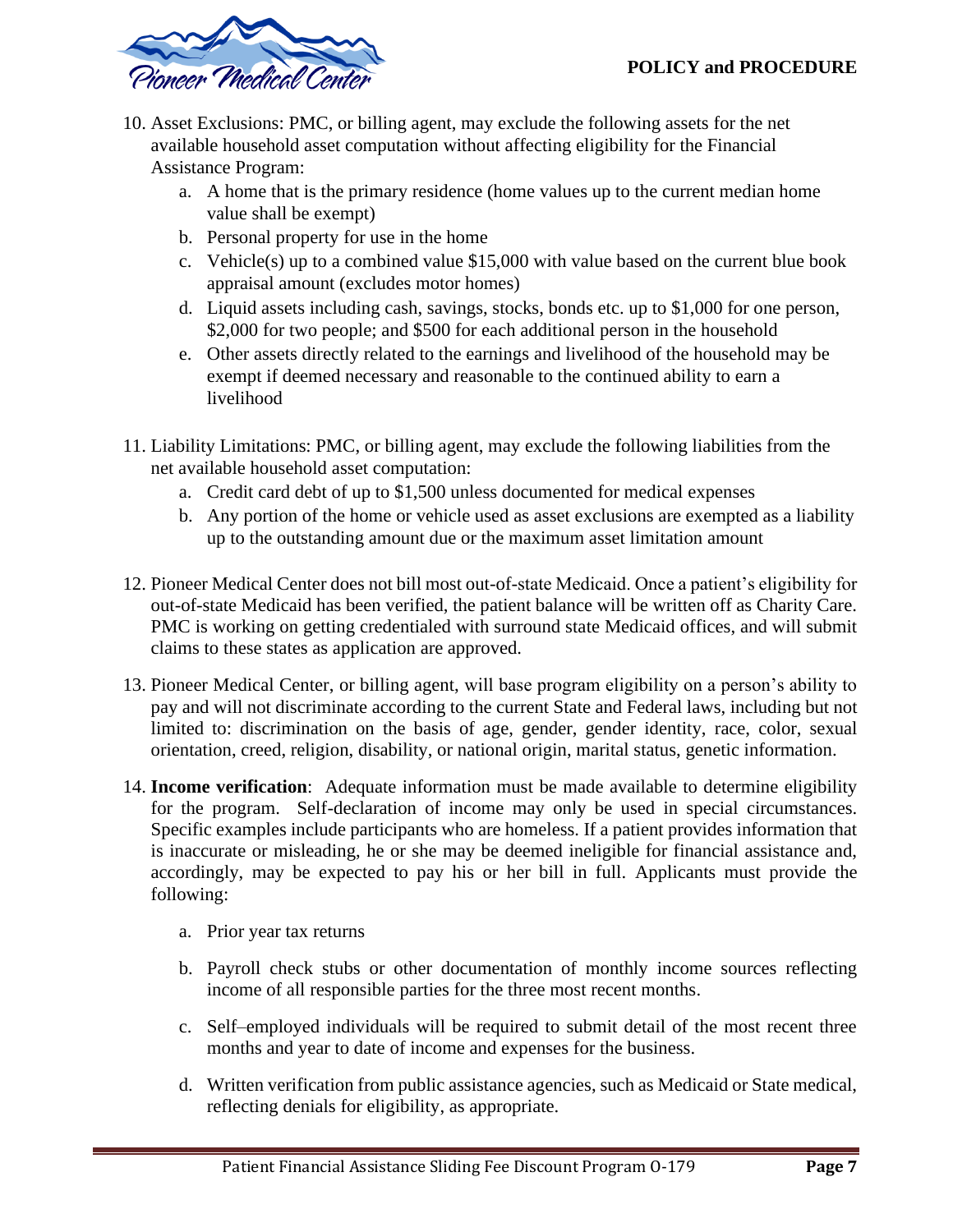

- e. Written verification of denial for unemployment or worker's compensation benefits (upon request) and as appropriate.
- 15. **Discounts**: Those with incomes at or below 200% of current Federal Poverty Guidelines may receive a full 100% discount adjustment patient owed portion of the billed charges (full writeoff). Those with incomes above 200% of poverty, but at or below 400% of current Federal Poverty Guidelines, will be charged according to the attached sliding fee schedule for discounts for the patient owed portion of the billed charges. The sliding fee schedule will be updated annually in conjunction with changes in the Federal Poverty guidelines, <https://aspe.hhs.gov/topics/poverty-economic-mobility/poverty-guidelines>

# 16. **Presumptive Financial Assistance Eligibility.**

There are instances when a patient may appear eligible for financial assistance discounts, but there is not a financial assistance form on file due to lack of supporting documentation. If adequate information is provided by a patient or Responsible Party or through other sources that could provide sufficient evidence to provide the patient with financial assistance, PMC, or billing agent, may rely on information provided by outside agencies in determining estimated income amounts for the basis of determining financial assistance eligibility. Once determined, due to the inherent nature of the presumptive circumstances, the only discount that can be granted is a 100% write off from the account balance. Presumptive eligibility may be determined based on the qualification for one or more of the following:

- a. State-funded low-income prescription programs
- b. Patient is deceased with no known estate
- c. Homeless, or receiving care from a homeless clinic
- d. Supplemental Nutrition Assistance Program (SNAP), also called Food Stamps
- e. Women, Infants and Children programs (WIC)
- f. Subsidized/low income housing assistance
- g. Low Income Energy Assistance Program (LIEAP);
- h. To demonstrate presumptive eligibility, the patient or Responsible Party will provide proof of eligibility with a current copy of confirmation (such as a letter of approval or other evidence of current coverage or participation in the program).

# 17. **Applicant notification**

- a. The Financial Assistance Program determination will be provided to the applicant in writing and will include the percentage of the write off or the reason for denial within forty-five (45) calendar days of PMC or billing agent's receipt of a completed application. If the application is approved for less than a 100% discount or is denied, the applicant must immediately establish payment arrangements with the PMC.
- b. Denials are written and include instructions for appeal or reconsideration. PMC, or billing agent, may pursue collection actions against patients found ineligible for financial assistance, patients who received discounted care or medical hardship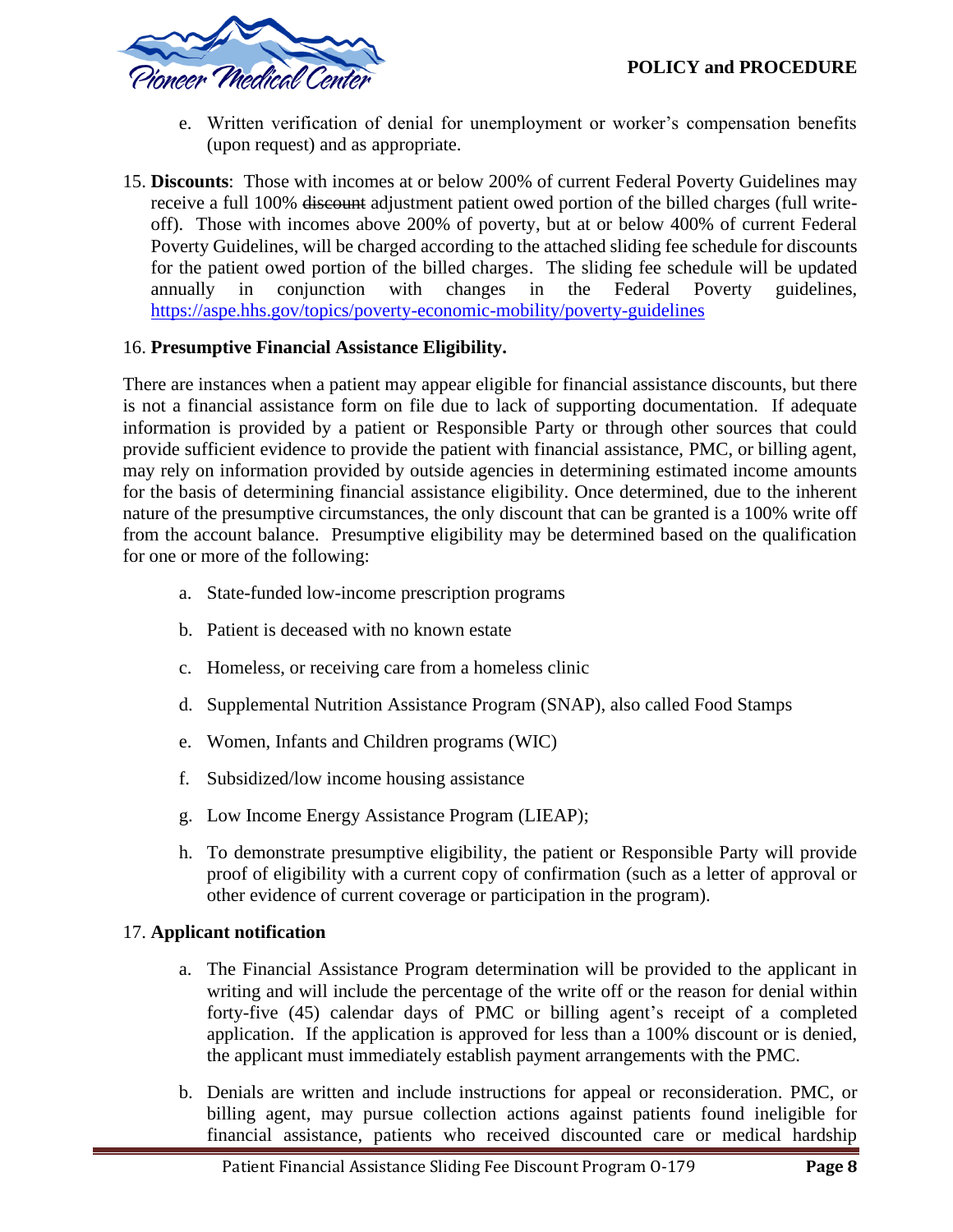

discounts but are no longer cooperating in good faith to pay the remaining balance, or patients who have established payment plans but are not in accordance with the payment plan. All collection practices follow the Fair Debt Collection Practice Act.

## 18. **Appeals**

- a. The patient and/or Responsible Party may appeal a denial of eligibility for financial assistance by providing additional information to the Patient Accounts Department within 14 calendar days of receipt of notification of denial. Appeals are reviewed by the Patient Accounts Manager or designated counselor staff for a final determination. If the final determination affirms the previous denial of financial assistance, written notification is sent to patient, legal guardian, and/or responsible party.
- b. If an appeal is filed within 12 calendar days of final determination, any collection efforts are suspended pending the outcome of the appeals process.

#### 19. **Extraordinary Collection Actions (ACA)**

Accounts assigned for Extraordinary Collection Actions (ACA) or attorney are not eligible for financial assistance if the Financial Assistance Application is not received within 240-day period following the first post-discharge billing statement date. However, in unusual situations where a patient's circumstances have changed after an account is assigned for Extraordinary Collection Actions (ACA) or attorney, PMC, or billing agent, will consider exceptions to this provision of this policy. The PMC or billing agent, Patient Accounts Supervisor, Patient Accounts Manager, Patient Financial Services Billing Director, Patient Financial Services Director, and Chief Financial Officer have the authority to grant exceptions.

## 20. **Record keeping**:

Confidentiality of information is maintained for all who seek and/or receive assistance, as required by PMC, or billing agent, policy and federal and state law. Copies of the supporting documents are kept with the application form.

21. **Policy and Procedure review**: Annually the amount of the Financial Assistance Program provided will be reviewed by the CEO and/or CFO. Pertinent information comparing amount budgeted and actual community care provided shall serve as a guideline for future planning. This will also serve as a discussion base for reviewing possible changes in our policy and procedures and for examining institutional practices which may serve as barriers preventing eligible patients from having access to our community care provisions.

## 22. **Policy Administration**

a. This policy is supervised by the Director of Patient Financial Services who is responsible for administering the program, assuring that determination for financial assistance meets the requirements of this policy, and notifying the patient and/or responsible party of the final determination. The billing agent's Director of Billing Operations approves applications for \$7,500-\$15,000. Applications over \$15,000 require the approval of the billing agent's Director of Patient Financial Services. In implementing this Policy, PMC, or billing agent, management and facilities comply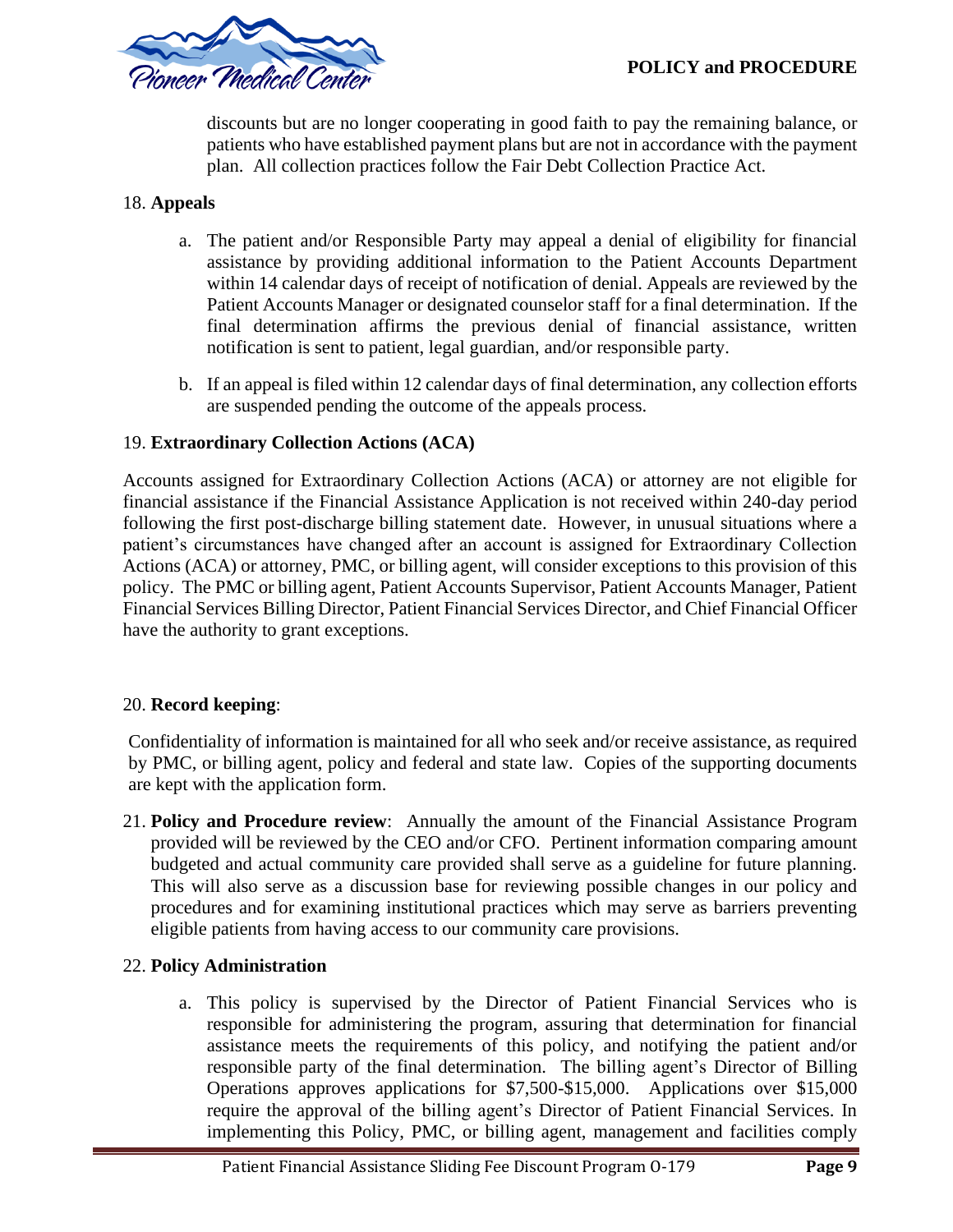

with all other federal, state and local laws, rules and regulations that apply to activities conducted pursuant to this Policy.

- b. Additional information about the PMC Financial Assistance Program, the application form, or information about our billing and collections policy: Patient Financial Services – Admitting, Registration, Patient Representative and Business Office Guidelines, Policy #: O-179, available at https://pmcmt.org/patients/patient-financial-services. or by request to Patient Financial Services at (406) 238-2250 or 1-800-332-7156, ext. 2250.
- c. Patients completing the Financial Assistance Application must return the signed form and required supporting materials through any of the following measures:

Hand-deliver or Mail to Patient Financial Services Office located at

- 1. 2800 10th Ave North, Billings, MT 59101; or
- 2. Pioneer Medical Center, 301 W 7th Ave, Big Timber, MT 59011

## **REFERENCES:**

- *1. Federal Poverty Guidelines 2022 [https://aspe.hhs.gov/topics/poverty-economic](https://aspe.hhs.gov/topics/poverty-economic-mobility/poverty-guidelines)[mobility/poverty-guidelines](https://aspe.hhs.gov/topics/poverty-economic-mobility/poverty-guidelines) Accessed 1/31/2022*
- *2. CMS State Operations Manual: [https://www.cms.gov/Regulations-and-](https://www.cms.gov/Regulations-and-Guidance/Guidance/Manuals/downloads/som107ap_w_cah.pdf)[Guidance/Guidance/Manuals/downloads/som107ap\\_w\\_cah.pdf](https://www.cms.gov/Regulations-and-Guidance/Guidance/Manuals/downloads/som107ap_w_cah.pdf) accessed 1/31/2022*

## **Attachments:**

*A. Application for Financial Assistance*

# **KEY WORDS AND KEY PHRASES:** Financial Assistance Sliding Fee

## **DISCLAIMER:**

**"In order to retain necessary flexibility in the administration of policies and procedures, Pioneer Medical Center reserves the right to revise, supplement, or rescind any policies or procedures at its discretion. Moreover, Pioneer Medical Center may take reasonable action as necessary to clarify existing policies or to respond to issues not addressed by any written policy or procedure."**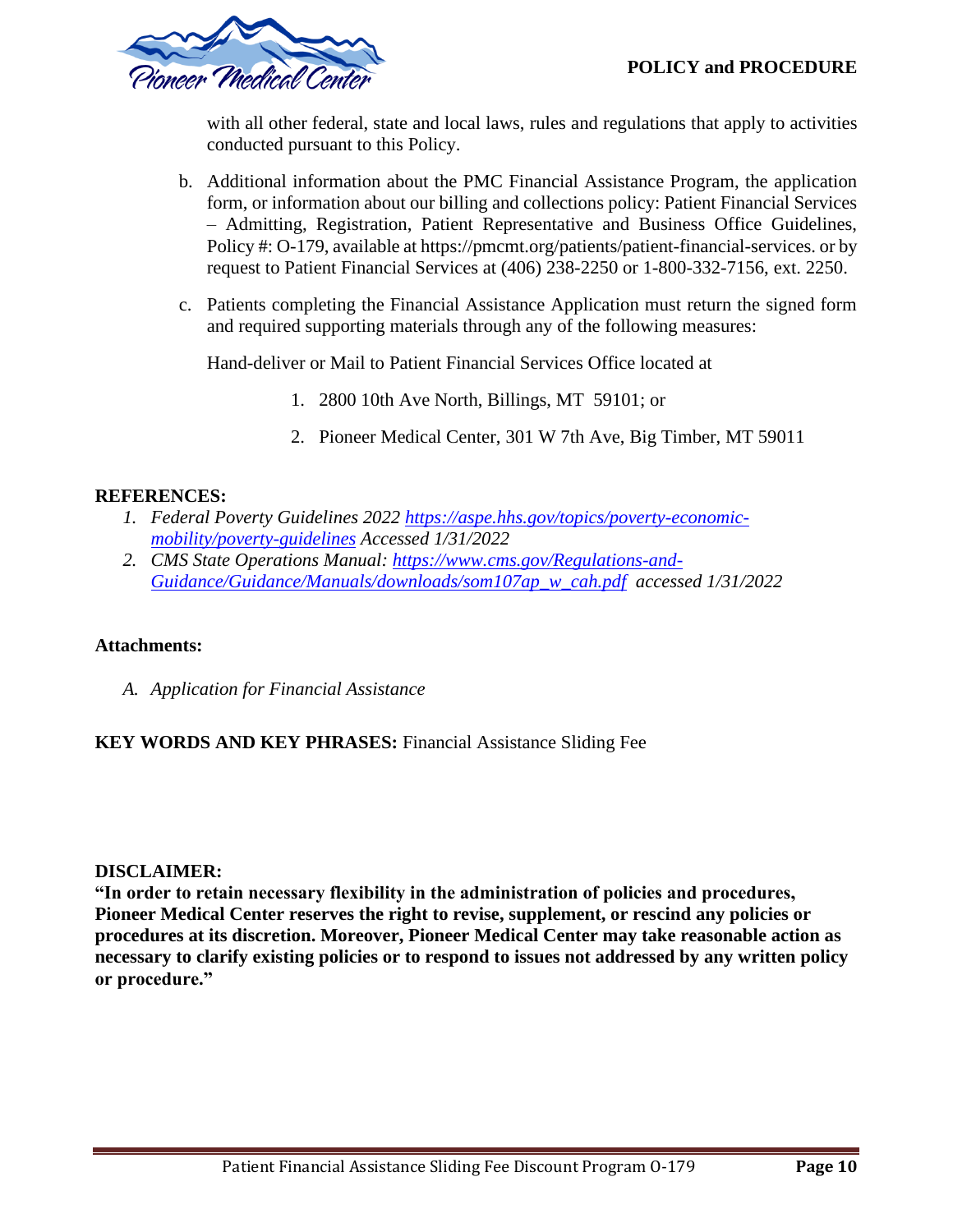#### 4a. Financial Assistance Application Check List

#### (For those filling out entire form)

Please be sure that you have answered all the questions on the application and included copies of required documents.

- D Did you and your spouse sign and date the application?
- □ Did you enclose your most recent tax returns (federal and state), all pages and schedules, including W-2s?
- $\square$  If you did not enclose a copy of your tax returns, why?  $\rule{1em}{0.15mm}$
- Did you enclose copies of your earnings statements for the last 3 months? 0
- Did you enclose copies of all award letters for unemployment, financial aid for college, or general assistance?
- D Did you enclose a copy of your Social Security check or copy of award letter?
- Ο Did you enclose a copy of each of your last three bank statements?
- Did you enclose a copy of each of your last three pension/investment account statements (savings, CDs, stocks, п etc.)?
- □ Did you write a letter explaining your need for financial assistance?

#### 4b. Release of Information Authorization for Financial Assistance (For ALL Applicants)

I certify that the information I provided is true and correct to the best of my knowledge. I will cooperate to obtain assistance and pay Pioneer Medical Center (PMC) any money I receive.

I will provide PMC, or billing agent, with information about any other means to pay this bill such as Medicaid, Crime Victims Fund, automobile, or home insurance policies, etc. I will cooperate with PMC, or billing agent, to apply and obtain assistance from any government agency that I am qualified to receive assistance from and will pay PMC any money I receive relating to these medical services.

I authorize PMC, or billing agent, to contact employers, financial institutions, state, and federal agencies, and other third parties to verify the information I have provided or to obtain additional information regarding my finances. I authorize any such entities to provide information to PMC, or billing agent, about my current assets, liabilities, credit, and other information as reasonably requested.

I release Billings Clinic and its representatives from any and all liability connected with this release of information. Please check the name of the facilities where you have an outstanding balance to be considered with this application:

□ Pioneer Medical Center, or billing agent

| Signature of Applicant<br>(Patient, Parent or Guardian) | Date |                 |
|---------------------------------------------------------|------|-----------------|
| Signature of Spouse                                     | Date |                 |
| <b>Mailing Address:</b><br><b>Billings Clinic</b>       |      |                 |
| Attn: PFS Financial Assistance                          |      |                 |
| PO Box 35100                                            |      | <b>REV 4/22</b> |
| Billings, MT 59107                                      |      |                 |

Questions? Call Patient Financial Representatives: (406)238-2601 or toll free 1(800) 332-7156, ext. 2601.



#### **Financial Assistance Application**

Clinic Account #

Hospital Account # 2008 2009 2012 2013

You may apply for financial assistance for you and your family if you do not have health insurance or are concerned that you may be unable to pay for all or part of your health care services.

We will work with you to see if you qualify for other health insurance programs, interest-free payment plan options, long-term loans, or our Financial Assistance Program. If you qualify for financial assistance, some or all of your balances may be reduced for medically-necessary services only. PMC, or billing agent, will determine if a service is medically necessary based on the PMC Financial Assistance Policy, available at https://pmcmt.org/patients/patient-finandal-services or by calling a Patient Financial Representative.

#### 1a. Household Information

Other members living in the household:

|                                                                                                               | (Add more on another sheet of paper)                    |
|---------------------------------------------------------------------------------------------------------------|---------------------------------------------------------|
|                                                                                                               |                                                         |
|                                                                                                               | First and Last Name                                     |
|                                                                                                               | Relationship                                            |
|                                                                                                               | Date of Birth                                           |
| City<br>Zip Code<br>State                                                                                     |                                                         |
|                                                                                                               | First and Last Name                                     |
|                                                                                                               | Relationship                                            |
|                                                                                                               | Date of Birth                                           |
|                                                                                                               |                                                         |
|                                                                                                               |                                                         |
| Employer: the contract of the contract of the contract of the contract of the contract of the contract of the | First and Last Name                                     |
|                                                                                                               | Relationship                                            |
|                                                                                                               | Date of Birth                                           |
|                                                                                                               |                                                         |
|                                                                                                               | First and Last Name                                     |
|                                                                                                               | Relationship                                            |
|                                                                                                               |                                                         |
|                                                                                                               | Date of Birth                                           |
|                                                                                                               | Marital Status: □ Single □ Married □ Divorced □ Widowed |

1b. Are you currently receiving benefits for any of the public assistance programs listed below? If so, you may automatically qualify for Financial Assistance. Please provide proof with a current copy of confirmation of eligibility for one program (such as a letter of approval or copy of monthly coverage). Check the box for the program(s) you participate in:

- □ Supplemental Nutrition Assistance Program (SNAP), also called Food Stamps
- U Women, Infants and Children programs (WIC)
- □ Subsidized/low income housing assistance
- □ Low Income Energy Assistance Program (LIEAP)
- □ State-funded low income prescription programs
- □ Homeless, or receiving care from homeless clinic



If you checked a box, skip to page 4 and sign part b. If not, go to page 2.

Questions? Call Patient Financial Representatives: (406)238-2601 or toll free 1(800)332-7156, ext. 2601.